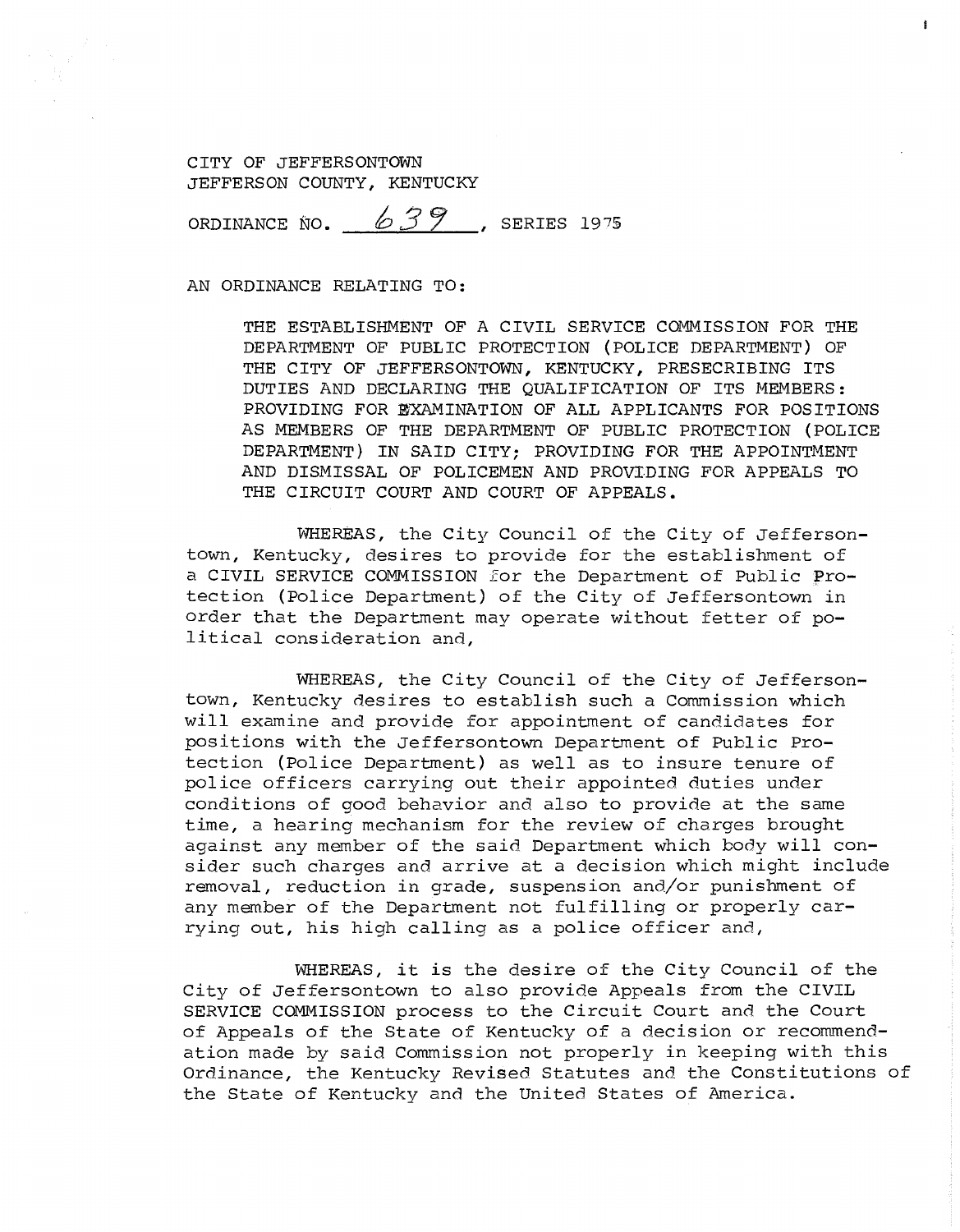ORDINANCE NO. \_\_\_\_\_ \_\_\_\_\_\_, SERIES 1975

NOW, THEREFORE, THE CITY COUNCIL OF THE CITY OF JEFFERSONTOWN, KENTUCKY, DOES ORDAIN AS FOLLOWS:

#### SECTION 1. CREATION OF CIVIL SERVICE COMMISSION.

Pursuant to Kentucky Revised Statute 95.761 (1) the City Council of the City of Jeffersontown hereby creates a CIVIL SERVICE COMMISSION and further hereby adopts, pursuant to Subsection (3) of the above mentioned Statute, the provisions of KRS 90.300 to 90.420 which latter mentioned sections govern Civil Service. Provided that inasmuch as the language of KRS 90.410 (1) is permissive with regard to the creation and maintenance of a pension plan that the City Council of the City of Jeffersontown hereby elects not to provide for such a pension fund as a part of this Ordinance.

#### SECTION 2. DEFINITIONS.

There is hereby incorporated into, and made a part hereof by reference the same as if copied herein at length, all of the definitions contained in KRS 90.300 even though these sections apply to cities of the second and third class inasmuch as cities of the fourth class are given the authority to adopt the provisions of KRS 90.300 to 90.420 inclusive, the same as a city of the third class, provided that the definition for pension fund under subsection (1) (g) of KRS 90.300 has no particular applicability inasmuch as it is not the intent of this Ordinance to create such a pension fund.

## SECTION 3. CIVIL SERVICE COMMISSION TO HAVE AUTHORITY WITH REGARD TO DEPARTMENT OF PUBLIC PROTECTION.

A CIVIL SERVICE COMMISSION is hereby created by Ordinance which Commission shall hold examinations as to the qualifications of applicants for employment within the Department of Public Protection, sometimes hereinafter referred to as the Police Department, of the City of Jeffersontown, All employees of the Department of Public Protection are to be included within the scope of the

Ĺ.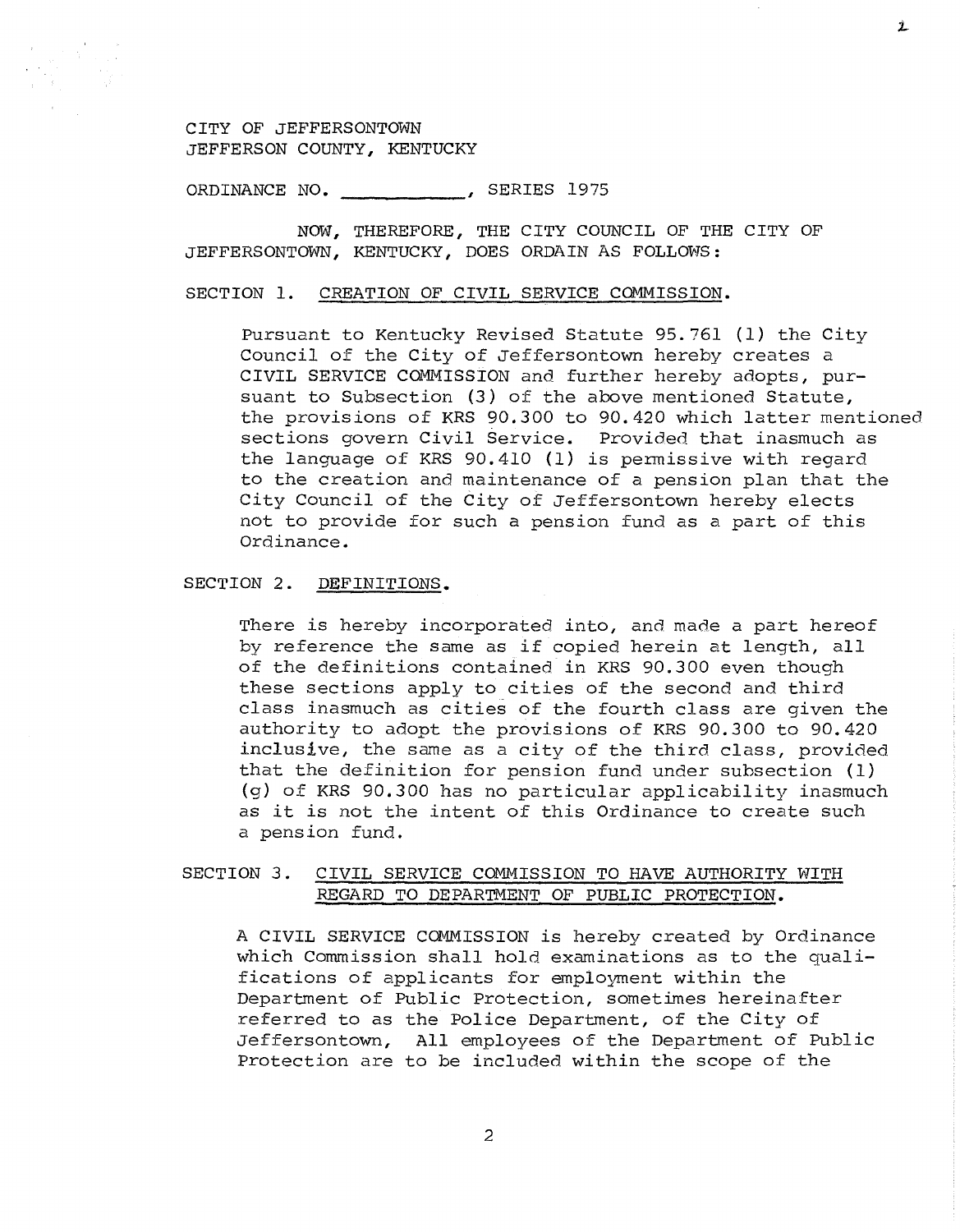ORDINANCE NO. \_\_\_\_\_\_\_\_\_\_\_\_\_\_\_, SERIES 1975

operation of this Ordinance, provided, however, that all members of the Department of Public Protection (Police Department) holding the rank of Major or higher or anyone classified as Chief of Police or Assistant Chief of Police shall be excepted from the operation of this Ordinance. Such latter mentioned excepted personnel shall be governed by other applicable Ordinances and Statutes as to their appointment, promotion, dismissal and all other related matters concerning their employment.

З

Any classified employee who shall accept an appointment and qualify as Major, Assistant Chief or Chief of the Department of Public Protection (Police Department), shall be deemed to have received a leave of absence from the classified service for and during the incumbency of, any of said respective positions. Should any such Major, Assistant Chief or Chief cease to serve as such, the same classification and rank which he had prior to said ap-<br>pointment shall be restored to him. Provided however pointment shall be restored to him. that those members of the Department serving in any of the above excepted positions at the time of the enactment of this Ordinance shall retain as a 'permanent" rank that rank held by him immediately prior to his appointment to one of the above excepted positions and shall be permitted to return to that rank within the Department (without loss of credit of time in grade or rank) at the time he resigns, or is relieved of, or otherwise vacates any of the above excepted positions.

The Mayor, subject to the approval of the City Council, shall appoint three persons who shall constitute the CIVIL SERVICE COMMISSION of the City of Jeffersontown. Each SERVICE COMMISSION of the City of Jeffersontown. appointee shall be at least thirty (30) years of age and not related by either blood or marriage to the Mayor or any member of the City Council. The appointees shall originally be appointed one (1) for a term of one (1) year, one (1) for a term of two (2) years, and one (1) for a term of three (3} years, respectively, and the successors to these appointees shall be appointed in like manner, each for a period of three (3} years and until his

3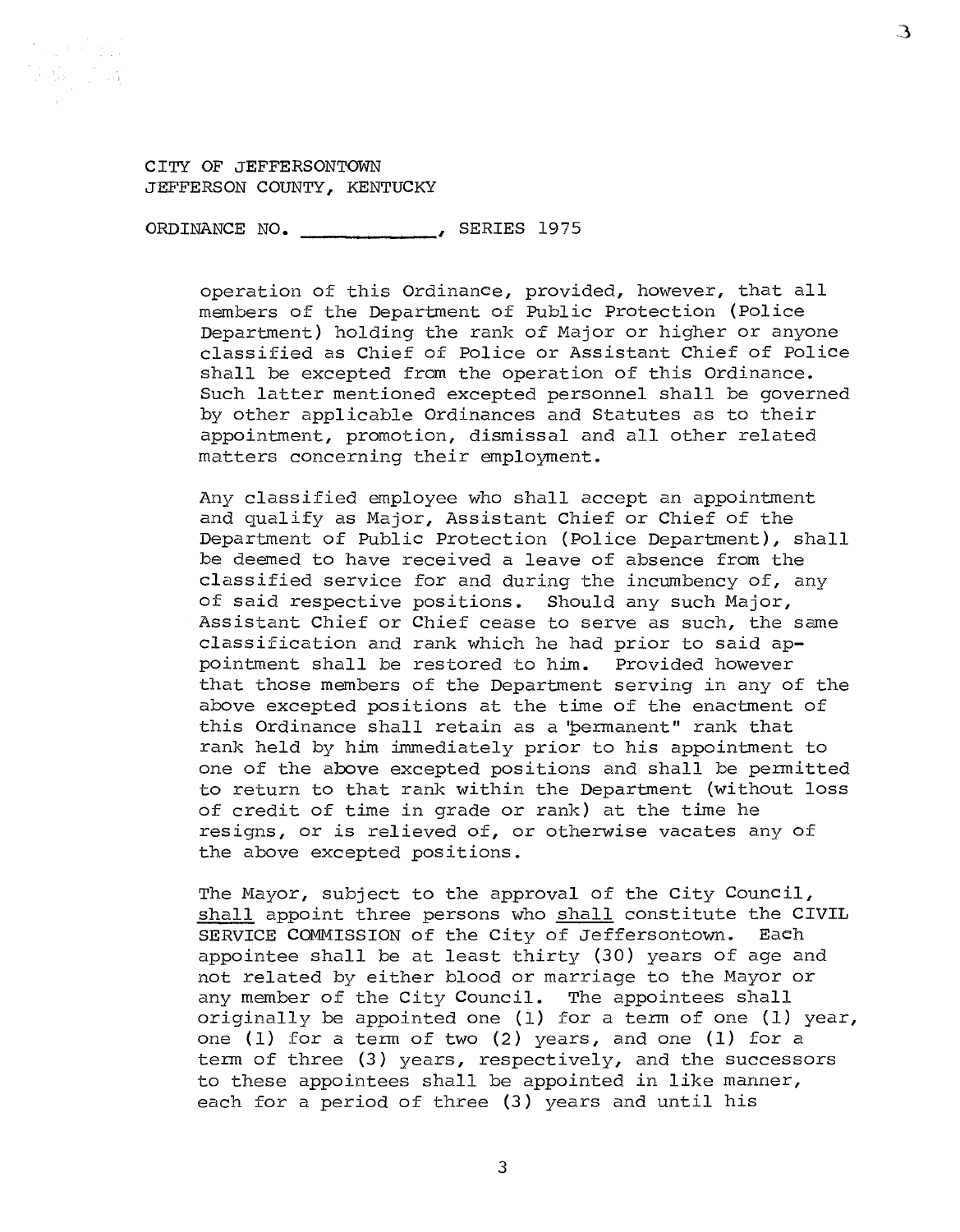ORDINANCE NO.\_\_\_\_\_\_\_\_\_\_\_\_\_, SERIES 1975

successor is appointed and qualified. A vacancy shall be filled for the unexpired term in the same manner as original appointments. At the time of any appointment not more than two (2) Commissioners shall be adherents of the same political party. The appointee originally appointed for the term of three (3) years shall be Secretary of the Commission. Each appointee shall qualify by taking an oath of office as required by law. The salaries of the members of the Commission may be fixed by the City Council.

If the Mayor fails to appoint a CIVIL SERVICE COMMISSION within thirty (30) days after he has the power to so appoint or after a vacancy exists, the Mayor pro tem shall make the appointment and the appointee shall hold office until the expiration of the term and until his successor is appointed and qualified.

SECTION 4.

The CIVIL SERVICE COMMISSION shall make and enforce rules, not inconsistent with the provisions of KRS 90.310 to 90.410 or the Ordinances of the City of Jeffersontown, for examinations and registrations therefor.

# SECTION 5. EXAMINATION; RATING; ELIGIBLE LIST.

1. The CIVIL SERVICE COMMISSION shall prescribe and propound such examinations as are proper, commensurate with vacant positions within the Department of Public Protection (Police Department), according to classification prescribed by Ordinance, shall set such times and places for holding examinations as may be proper and shall give public notice of examination by publication pursuant to KRS Chapter 424.

2. The CIVIL SERVICE COMMISSION shall, as soon after examinations as is practicable, certify to the Mayor a list of the applicants so examined, with the one having the highest average ranked first and all others ranked numerically according to the result of the examination.

 $\mathcal{L}$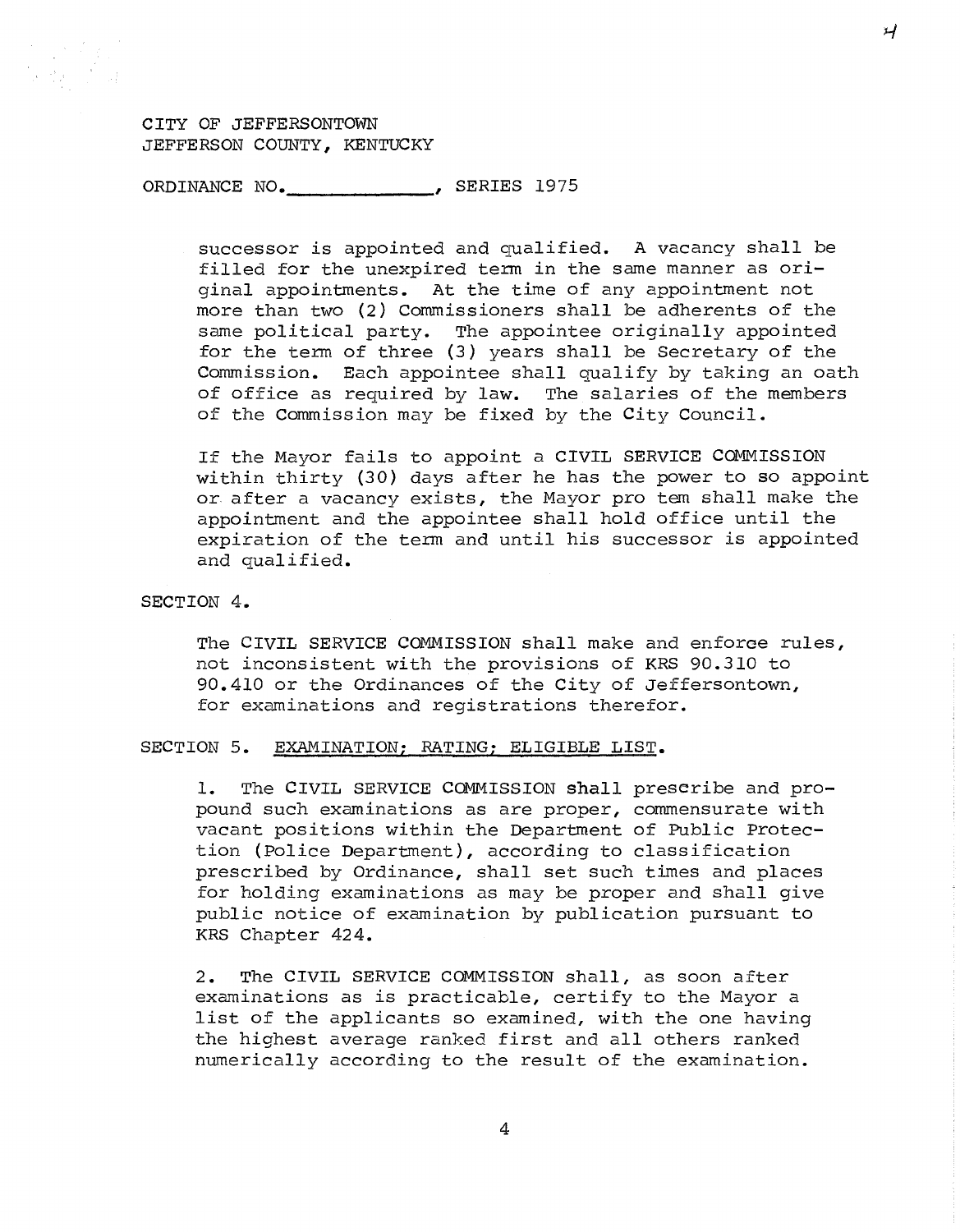ORDINANCE NO. \_\_\_\_\_\_\_\_\_\_\_\_\_, SERIES 1975

3. Every soldier, sailor, marine, members of the Air Force, Army's Nurses Corp and members of the other branches of the Military Services and Red Cross Nurses who served during the period of hostility between the United States and the central powers in World War I and between the United States and Japan and Germany and World War II, or who may have served in the Military Service of this country during any military engagement including any Police action in which the United States may have been involved, who has been honorably discharged, is a resident voter of the City and who is an applicant for any position of Civil Service of the City of Jeffersontown shall be entitled to a five (5%) percent increase on his examination mark.

ദ്

4. The Mayor may designate certain Civil Service positions and prescribe that for such positions the examination shall first be given exclusively to current employees; provided, however, that if less than three (3) employees with the minimum of two (2) years seniority achieve a passing grade, the examination shall be held in accordance with paragraph #1 of this Section.

#### SECTION 6. CLASSIFICATION OF EMPLOYMENT

The classification of members of the Department of Public Protection (Police Department) shall be as follows:

| Chief of Police           | Excepted |
|---------------------------|----------|
| Assistant Chief of Police | Excepted |
| Members holding rank of   |          |
| Major or higher           | Excepted |
| Captain                   | Included |
| Lieutenant                | Included |
| Sergeant                  | Included |
| Corporal                  | Included |
| Police Officer Grade A    | Included |
| Police Officer Grade B    | Included |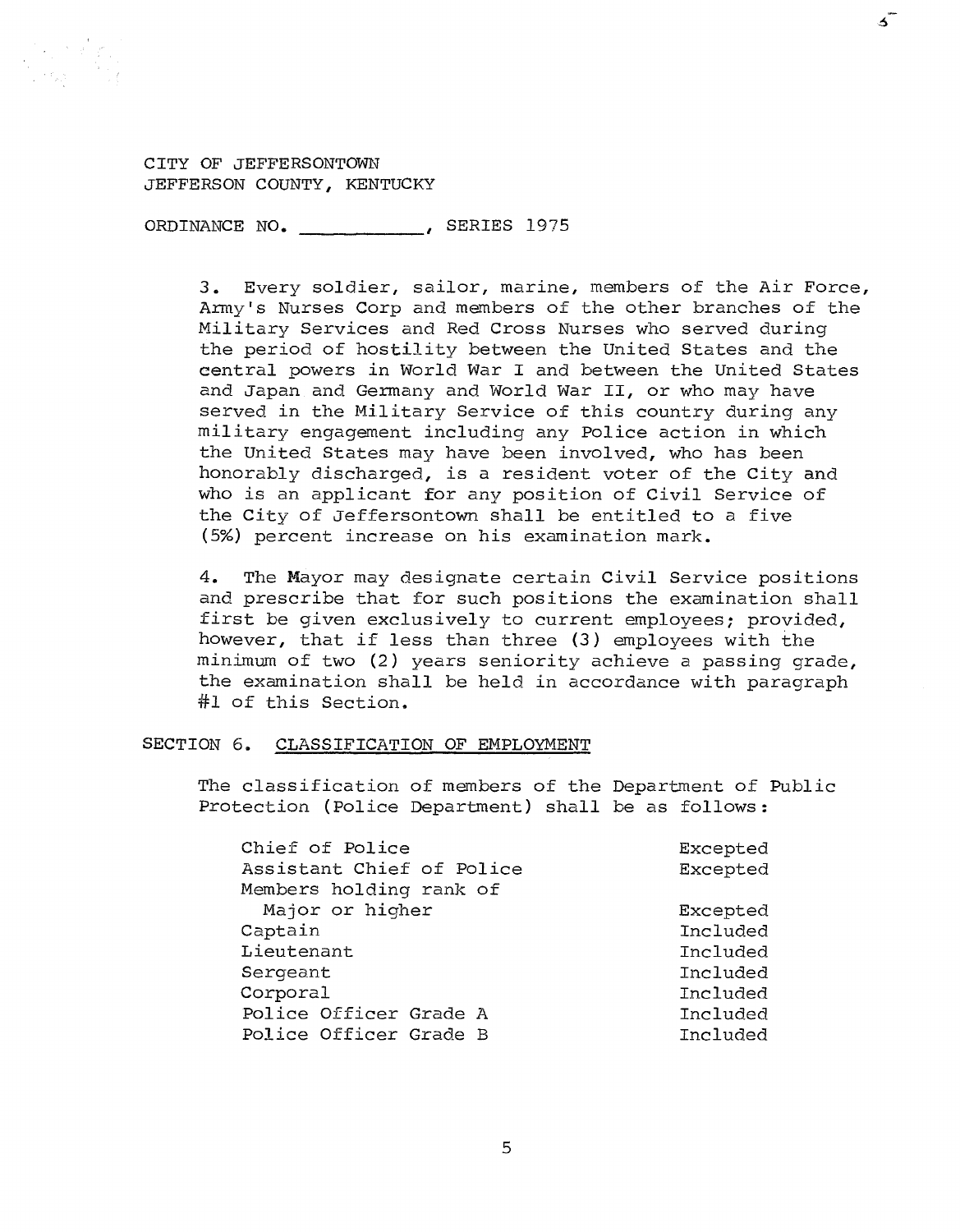ORDINANCE NO. \_\_\_\_\_\_\_\_\_\_ ,SERIES 1975

| Police Officer Grade C (Probationary) | Not included until<br>one year's service<br>with the Department<br>is completed at<br>which time Class C<br>Patrolman auto-<br>matically becomes<br>Class B Patrolman |
|---------------------------------------|-----------------------------------------------------------------------------------------------------------------------------------------------------------------------|
| Civilian Radio Operatior              | Included                                                                                                                                                              |
| Civilian Relief Radio Operator        | Excepted                                                                                                                                                              |
| Civilian Clerk Class A                | Included                                                                                                                                                              |
| Civilian Clerk Class B                | Included                                                                                                                                                              |
|                                       |                                                                                                                                                                       |

Effective with the enactment of this Ordinance the above employees are classified within and subject to the CIVIL SERVICE COMMISSION with the exception of those who have been designated as "excepted" therefrom. Those excepted employees shall derive no rights or privileges from the operation of this Ordinance nor shall they have recourse to hearings or reviews by the CIVIL SERVICE COMMISSION. Such "excepted" employees shall have recourse to the Chief of Police and/or the Mayor and shall serve entirely at the pleasure of the Mayor. Members of the Department holding any of the above mentioned "included" classifications at the time of the enactment of this Ordinance shall be deemed to hold that classification as their current "permanent" Civil Service Rank (acting or temporary ranks excepted) without being required to be tested by the Commission (See also Section 3, paragraph #2 supra, regarding members ranked as Chief, Assistant Chief or Major at the time of the enactment of this Ordinance.

## SECTION 7. QUALIFICATIONS OF APPLICANT

1. The CIVIL SERVICE COMMISSION shall examine all applicants as to their physical and mental qualification for the particular classification wherein they seek employment.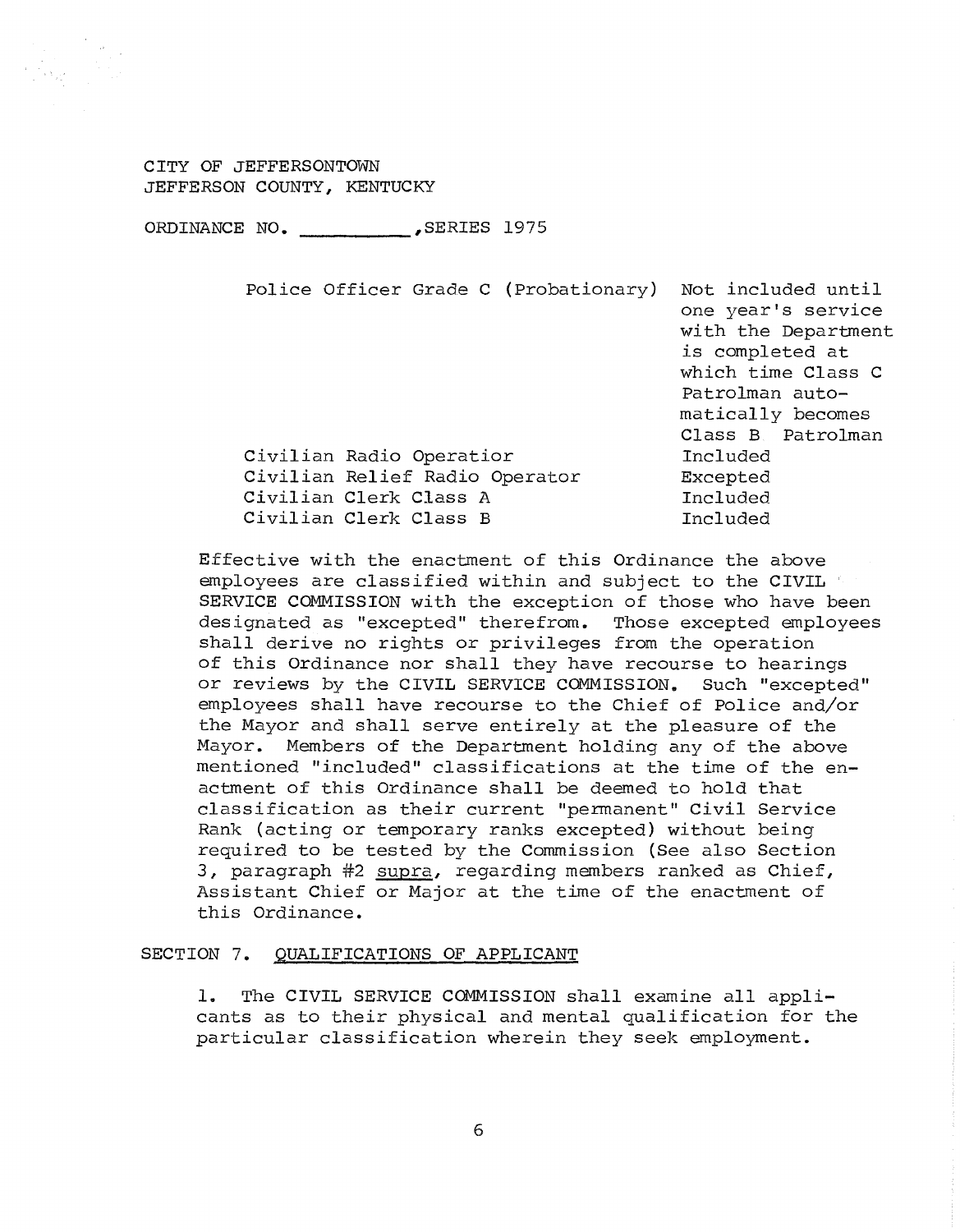ORDINANCE NO. \_\_\_\_\_\_\_\_\_\_\_\_\_\_, SERIES 1975

To be eligible for examination for Police Officer Grade C or above, a person must not be less than 21 years of age (KRS 61.300) and for civilian positions within the Department of Public Protection (Police Department) a person, in order to be eligible for examination, must not be less than 18 years of age. In no event, for either Police Officer or civilian position, shall such person so applying have passed his or her 46th birthday. Provided, however, that each and every person applying for all positions covered by this Ordinance shall be a law-abiding citizen of sobriety and integrity, and must be able to read and write and understand the English language; provided, further, however, that any present employee who is over 45 years of age and who is otherwise qualified shall be eligible to take any promotional examination.

2. No person shall be appointed to a position under Civil Service until that person is a resident of Jefferson County, which county contains the City of Jeffersontown.

## SECTION 8. PRESENT EMPLOYEES

Employees who at the time the provisions of KRS 90.310 to 90.410 are adopted by this City have been in the employ of this City for one year last past shall not be required to stand an original examination, and shall be eligible for all the benefits provided by KRS 90.310 to 90.410.

#### SECTION 9. APPOINTMENTS; PROMOTIONS

1. The Mayor shall make all Civil Service appointments, and the appointments shall be made only from the lists of applicants certified to him by the CIVIL SERVICE COMMISSION after examination. Appointments shall be

l.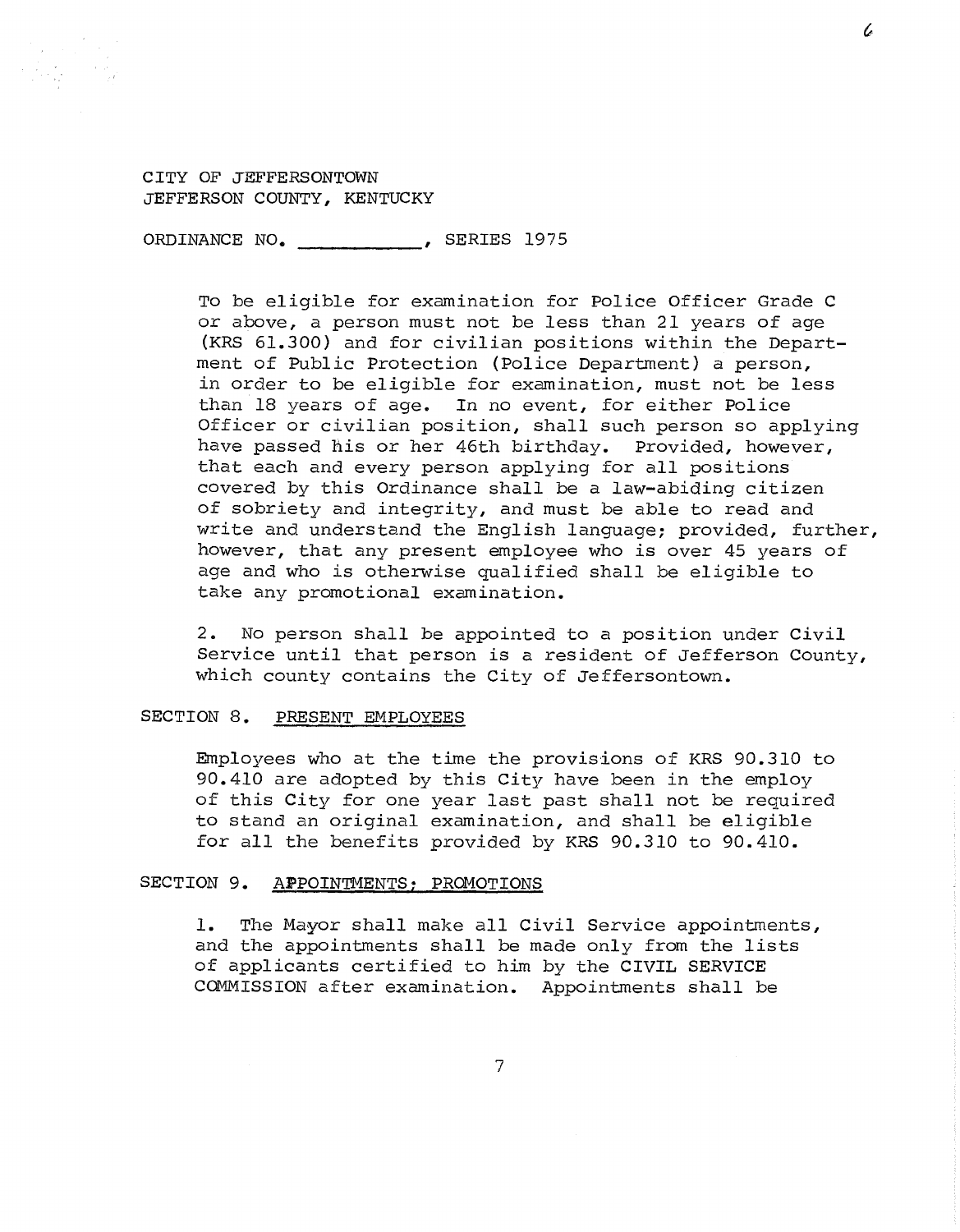ORDINANCE NO. 5ERIES 1975

made only by the selection of one of the three holding the highest averages in the particular class and grade wherein the vacancy exists, except as provided in paragraph #5 of this Section.

-7

2. Whenever it is imperative to fill a vacancy in classified Civil Service before the Commission can certify a list of as many as three persons eligible for appointment after competitive examination, the Mayor shall nominate a competent person for the same class or next lower rank to the Commission for non-competitive examination, and if certified by the Commission as qualified after the non-competitive examination he may be appointed provisionally to fill the vacancy until an appointment can be made after<br>competitive examination. This provisional appointment This provisional appointment shall continue only until a regular appointment can be made from the eligible list prepared by the Commission, which eligible list shall be prepared within ninety (90) days after a vacancy occurs.

3. In case of great emergency and when no one upon the eligible list or by promotion from a lower rank is available, an appointment may be made by the Mayor without examination, but in no case shall such appointment continue longer than sixty (60) days, and in no case shall successive appointments be made of the same person, or other persons, to such vacancy.

4. Temporary appointments made necessary by reason of illness or disability of regular employees shall continue only during such period of disability.

8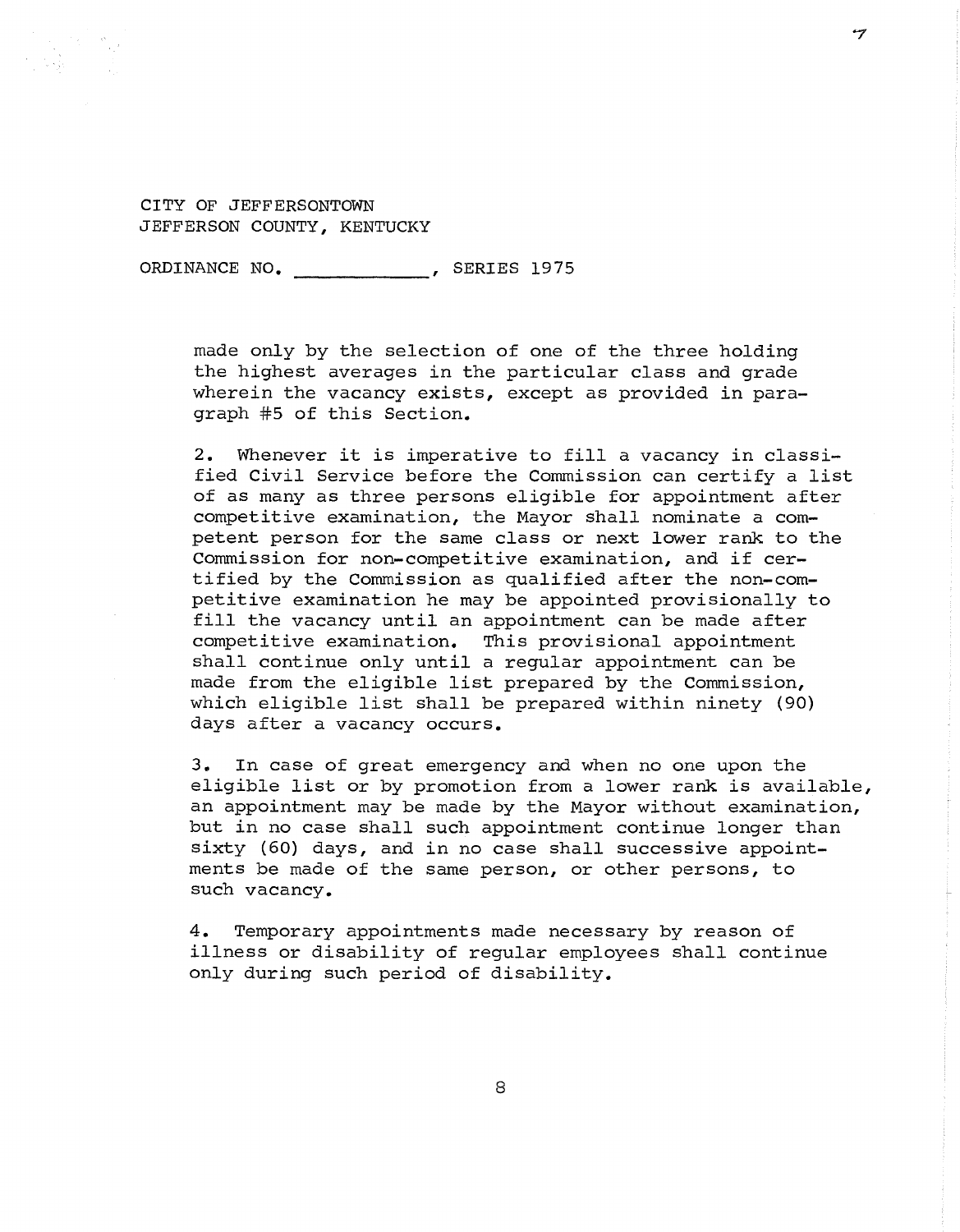ORDINANCE NO. \_\_\_\_\_\_\_\_\_\_\_, SERIES 1975

5. Whenever, from any cause, there shall be a vacancy in any of the classified services, the employee in said classification ranking next highest in seniority, if he chooses, shall succeed to and fill said vacancy, unless upon charges made by the City that said employee is not qualified to fill said vacancy, and after notice and upon trial to determine his qualifications in the same manner as is now required for the dismissal, suspension or reduction in grade or pay of an employee, it be established by the City that said employee has not the necessary qualifications to enable him to discharge the duties of the office or position in which the said vacancy occurs. Provided that in case of a vacancy in the classified service, where peculiar and exceptional qualifications of a particular professional or educational character are required, upon satisfactory evidence that for reasons stated in writing by the Mayor, competitive examination in such case has failed to provide an eligible list; the Commission may suspend the provisions requiring competitive examination under Civil Service.

6. Where the service to be rendered by an appointee in the classified service is for a temporary period not to exceed sixty (60) days and the need of such services is imperative, the appointing authority may select for that temporary service any person on the list of those eligible for permanent appointment. Successive temporary appointments to the same position shall not be made under this provision. The acceptance or refusal by an eligible applicant of a temporary appointment shall not affect his standing on the register for permanent employment; nor shall temporary service be counted as part of the probationary service in case of subsequent appointment to a permanent position.

7. No person shall be certified by the Commission from an eligible list more than four (4) times to the same Mayor for the same or similar position.

## SECTION 10. DISMISSAL, SUSPENSION OR REDUCTION.

1. No employee in the classified service of the City of

Š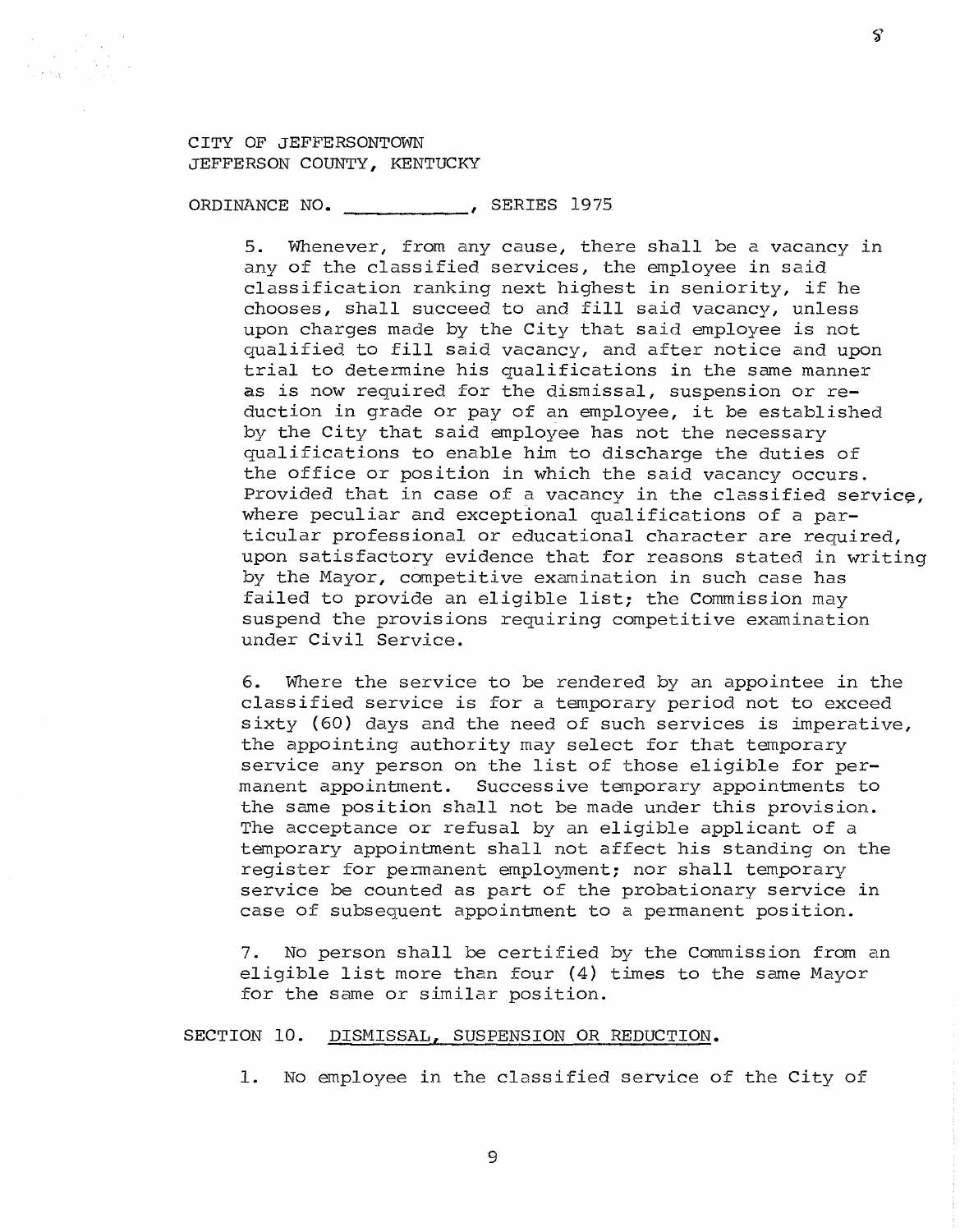$\label{eq:2} \frac{1}{\sqrt{2\pi}}\frac{1}{\sqrt{2\pi}}\int_{0}^{\infty}\frac{d^2\theta}{\sqrt{2\pi}}\,d\theta\,d\theta.$  $\frac{1}{2}\left(\frac{1}{4}\right)^2\left(\frac{1}{4}\right)^2\left(\frac{1}{4}\right)^2\left(\frac{1}{4}\right)^2$ 

ORDINANCE NO. 5ERIES 1975

Jeffersontown shall be dismissed, suspended or reduced in grade or pay for any reason except inefficiency, misconduct, insubordination or violation of law involving moral turpitude, or, violation of any rule adopted by the City Council or CIVIL SERVICE COMMISSION.

2. Any person may prefer charges in writing against any employee by filing them with the Mayor who shall communicate the charges without delay to the CIVIL SERVICE<br>COMMISSION of the City. The charges must be signed The charges must be signed by the person making them and must set out clearly each charge. The appointing authority shall, whenever probable cause appears, prefer charges against any employee whom he believes guilty of conduct justifying his removal. Upon the filing of charges the Clerk of the CIVIL SERVICE COMMISSION shall notify its members and serve a copy of the charges upon the accused employee with a statement of the date, place and hour at which the hearing of charges will begin, this hearing not to be held within three (3) days of the date of the service of charges upon the accused employee. The day on which the charges are served on the accused employee shall count as one of the days of notice. The person accused may in writing waive the service of charges and demand trial within three (3) days after they have been filed withthe Clerk of the CIVIL SERVICE COMMISSION.

3. Upon the hearing the charges shall be considered traversed and put in issue, and the trial shall be limited to the issues presented by the written charges.

4. The CIVIL SERVICE COMMISSION shall have the power to summon and compel attendance of witnesses at all hearings by subpoena issued by the Clerk of that Body and served upon the witnesses by members of the Department of Public Protection (Police Department) of the City of Jeffersontown or any officer authorized to serve subpoenas, and the CIVIL SERVICE COMMISSION shall have the power of a Justice of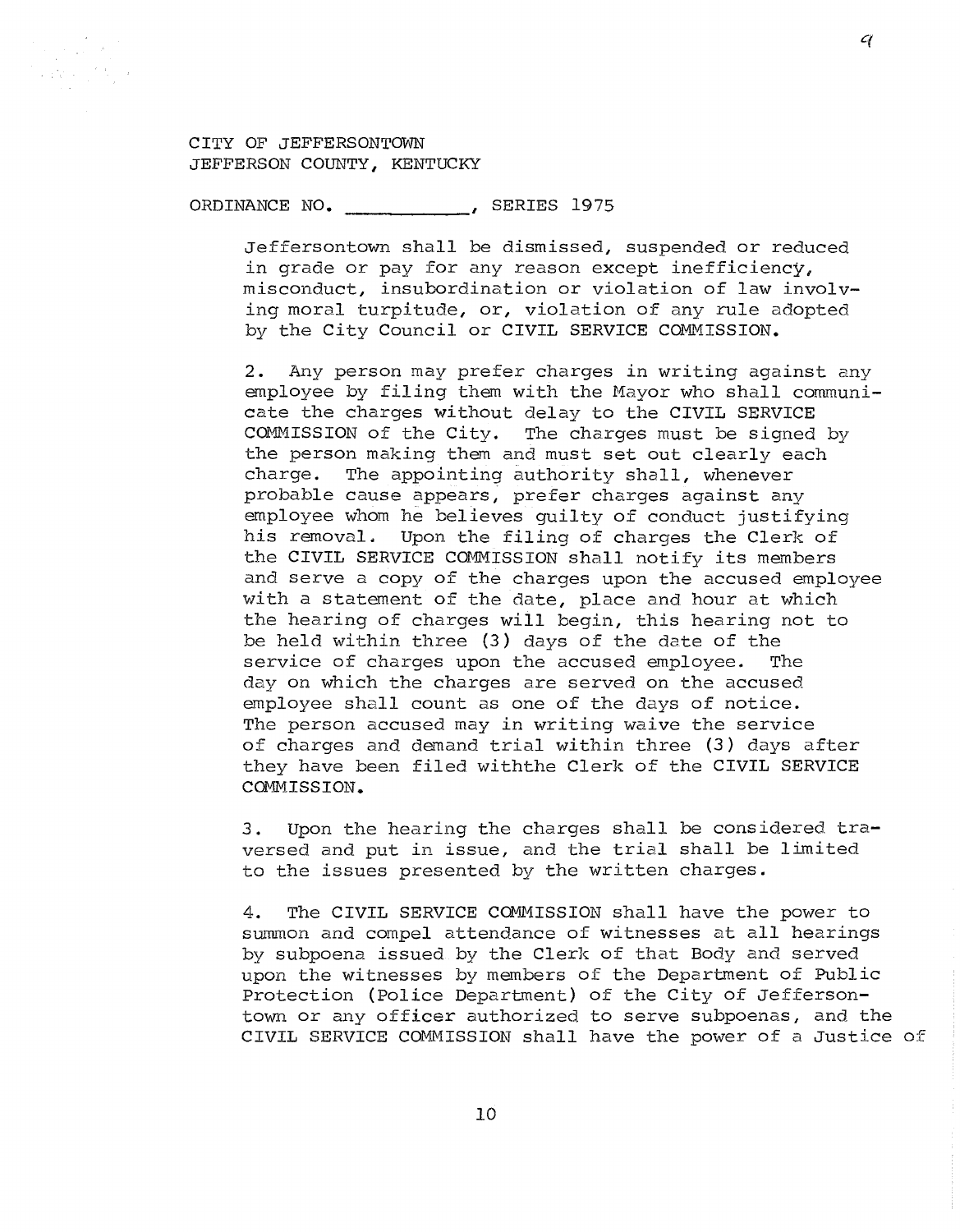ORDINANCE NO. 5ERIES 1975

the Peace to punish for contempt. The accused employee shall have the right to have subpoenaed any witnesses he may desire, upon furnishing their names to the Clerk. As many as ten (10) subpoenas may be served upon the request of the accused employee without charge, but each additional subpoena requested by him shall be issued by the Clerk and served by the Department of Public Protection (Police Department) only upon payment of \$.50 to the City Clerk<br>by the employee. The action and decision of the CIVIL The action and decision of the CIVIL SERVICE COMMISSION on the charges shall be reduced to writing and kept in a book for that purpose and the written charge shall be attached to the book containing the Body's decision.

5. In cases where the head of the Department or the Mayor has probable cause to believe an employee has been guilty of conduct justifying his removal or punishment he shall immediately suspend that employee from duty or from both pay and duty pending trial and the employee shall not be placed on duty or allowed pay thereafter until the charges are heard by the CIVIL SERVICE COMMISSION.

6. The CIVIL SERVICE COMMISSION shall punish any employee found guilty or reprimand or a suspension for any length of time not to exceed six (6) months, or by reducing the grade, if the employee's classification warrants, or by combining any two or more of these punishments, or by dismissal. No employee shall be reprimanded, removed, suspended or dismissed except as provided in this Section.

## SECTION 11. APPEALS TO CIRCUIT COURT AND COURT OF APPEALS.

1. Any employee within the classified service found guilty by the CIVIL SERVICE COMMISSION of any charges provided by this Ordinance may appeal to the Circuit Court of the County in which the City is located, if the punishment is a suspension of more than thirty (30) days, a reduction in grade, or dismissal, but the enforcement of the judgment of the CIVIL SERVICE COMMISSION shall not be suspended pending appeal.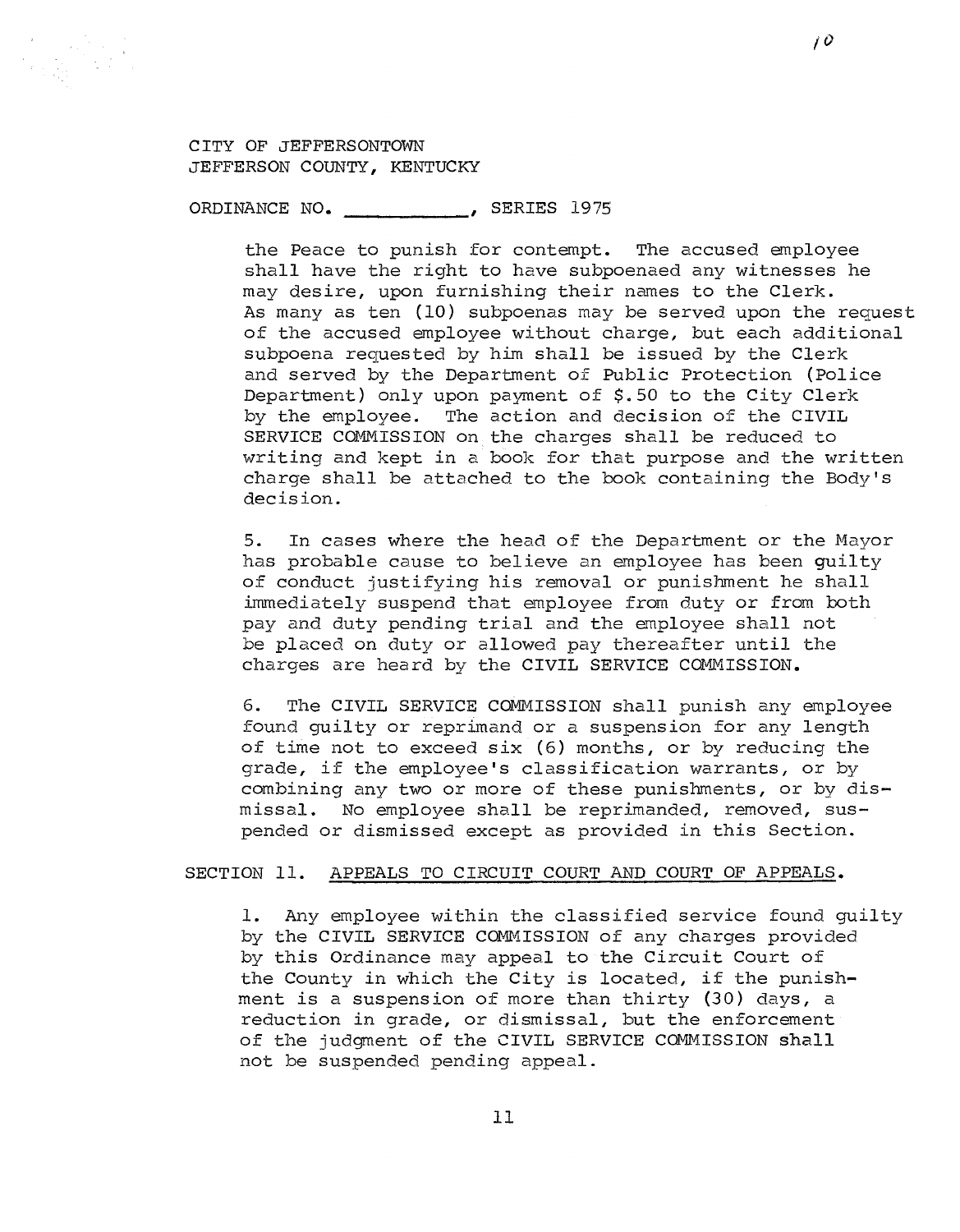ORDINANCE NO. 5ERIES 1975

2. Upon request in writing by the accused, and the payment of costs therefor, the Clerk of the CIVIL SERVICE COM-MISSION shall file a certified copy of the charges and the judgment of that Body in the Circuit Court. Upon the transcript being filed the case shall be docketed in the Circuit Court and tried de novo.

3. If the Clerk of the Commission fails to certify the transcript to the Circuit Court within five (5) days after the request is made, then the aggrieved person may file an Affidavit in that Court setting out as fully as possible the charges made at the time of trial and judgment, together with a statement that demand for the transcript had been made of the Clerk more than five (5) days prior to filing of the Affidavit. Upon filing of this Affidavit in the Circuit Court, the case shall be docketed in that Court and the Court may compel the filing of the transcript by the Clerk by entering the proper mandatory Order, and upon failure of the Clerk so to do, he shall be liable to fine and imprisonment for contempt. Such appeal shall have precedence over other business and be determined speedily.

4. An appeal will lie from the judgment of the Circuit Court to the Court of Appeals as in other cases, if the original punishment fixed by the CIVIL SERVICE COMMISSION was dismissal of the accused.

# SECTION 12. NUMBER OF EMPLOYEES; SALARIES; PROTECTION FROM DISMISSAL, SUSPENSION OR REDUCTION; ABOLISHMENT OF OFFICE OR POSITION; REINSTATEMENT.

l. The City Council shall fix by Ordinance the number and classification of City employees, and the salaries for each classification. When the number of employees and their classification has been fixed by Ordinance, no employee shall be dismissed, suspended or reduced in grade or pay for any reason except that set out in this Ordinance or KRS 90.360.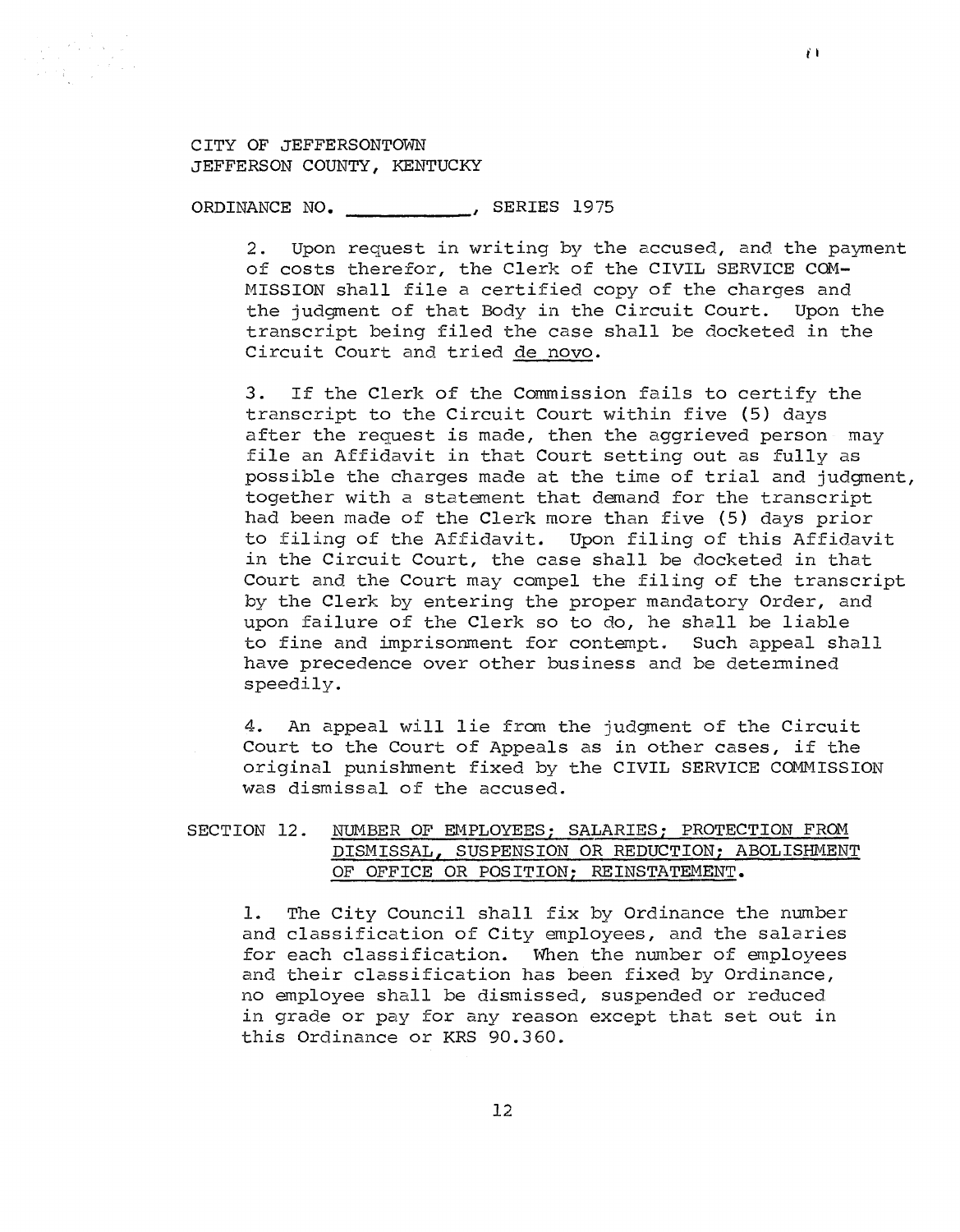

 $\begin{split} \mathcal{L}_{\text{max}}^{\text{max}} & \mathcal{L}_{\text{max}}^{\text{max}} \geq \frac{1}{\sqrt{2}} \mathcal{L}_{\text{max}}^{\text{max}} \end{split}$ 

ORDINANCE NO. -----------' SERIES 1975

2. Provided, further, that whenever in the exercise of a reasonable discretion, it shall be the judgment of the City Council that economic necessity requires it, or that there is no longer a need for a particular office or position to exist, the board of commissioners may abolish said office or position and any officer or employee occupying said office or position may be laid off or suspended until and if<br>such office or position is recreated or re-established. The such office or position is recreated or re-established. abolition of any office or position must not be a subterfuge to affect another purpose, but must be actual and bona fide and must not amount to the mere alteration, modification or abolition of title only.

3. Should any officer or employee conceive that he has been aggrieved by the abolition or the proposed abolition of said office or positon, he may, at any time within ninety (90) days, file a petition in equity in the Circuit Court of the County wherein the City is located, stating his reason why the position or office has not been fairly abolished, or why it should not be abolished, and upon issue joined thereon by the City, the burden shall be on the latter to establish the necessity for and the good faith of the City in abolishing said office or position. The right to abolish and the right to have the office or position recreated shall be determined as other equitable actions are determined.

4. If the office or position is recreated or re-established within five (5) years, then any person who was deprived of his office or position shall be restored to the office or position he formerly held or occupied in the order of his seniority if he shall elect to do so, and the City §hall advise said officer or employee at his last known address and advertise pursuant to KRS Chapter 424, that the office or position has been recreated or re-established.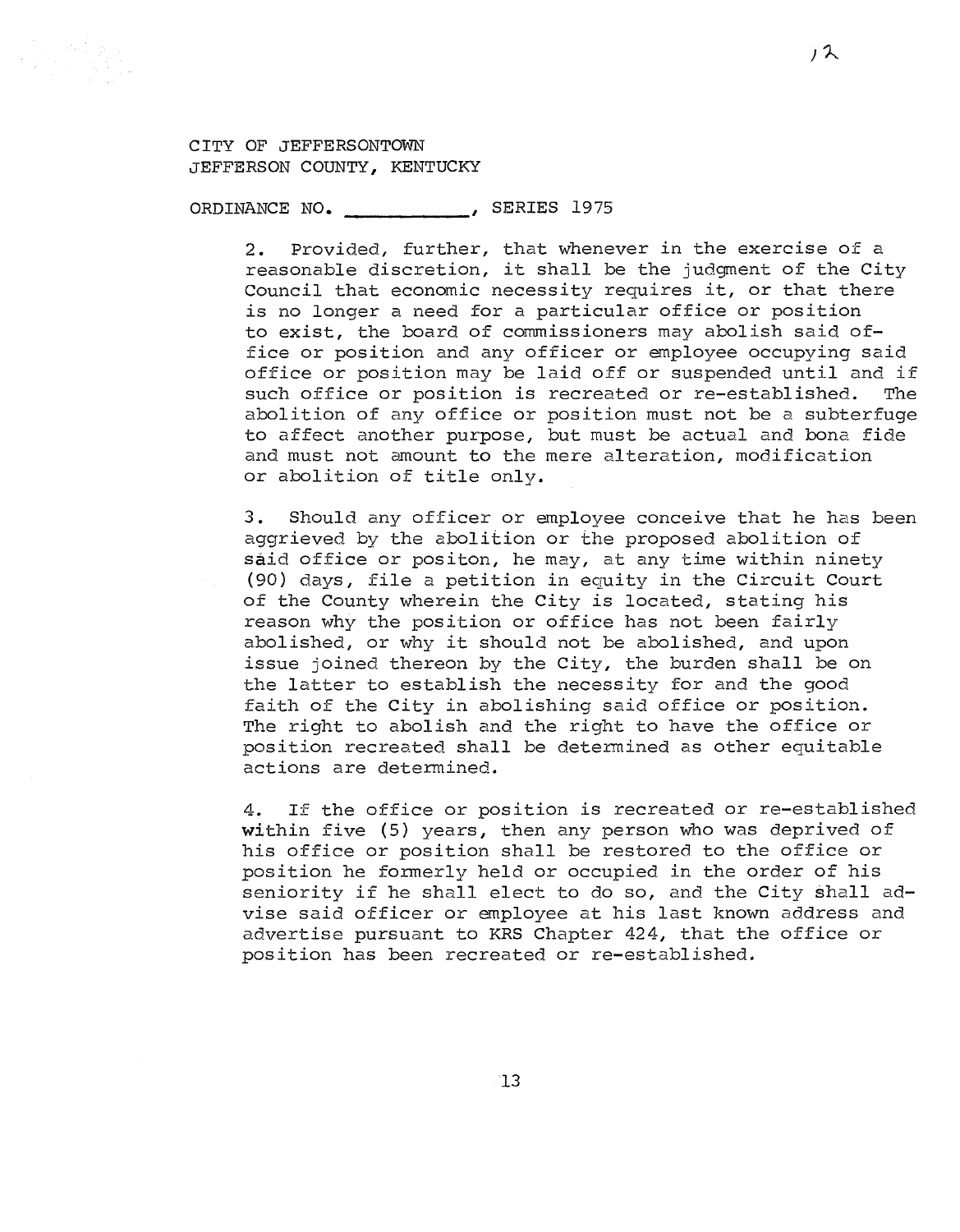ORDINANCE NO. 5ERIES 1975

SECTION 13. ALL PROCEEDINGS OF COMMISSION TO BE OPEN.

All proceedings of the CIVIL SERVICE COMMISSION shall be open to the public and minutes of all official action shall be recorded by the Secretary of the said Commission and maintained in the office of the  $C_1$ ty Clerk in a permanent file with reasonable access to any citizen demonstrating legitimate need to view same. Permission to examine such records shall not be withheld from any citizen who shall give timely notice of his desire to make such an examination.

*i'J* 

#### SECTION 14. PROHIBITION OF POLITICAL ACTIVITY.

No person shall be appointed to any position because of political partisan service rendered by him or his family, or because of political sentiment or affiliation, nor shall any person be dismissed or reduced in grade because of any political opinion.

### SECTION 15. ELECTION AGAINST ESTABLISHMENT OF PENSION FUND.

1. Although KRS 95.861 (3) specifically provides that a City of the fourth class is authorized to adopt certain statutory sections of the Kentucky Revised Statutes which relate to the establishment of a pension plan, the same as a City of the third class and, although KRS 90.410 allows for the creation and maintenance of a pension fund should the City Council so desire to provide for same it is the election of the City Council of the City of Jeffersontown, Kentucky, in this Ordinance to not provide for same and therefore any language which may relate to a pension fund in this Ordinance is inapplicable to the extent that no such fund exists nor is intended to be brought into existence by this Ordinance.

SECTION 16.

Sections of this Ordinance shall be deemed several and should any section or provision of this Ordinance be declared by the Courts to be unconstitutionally invalid, the same shall not affect the validity of this Ordinance as a whole or any other part thereof, other than the parts so declared to be unconstitutionally invalid.